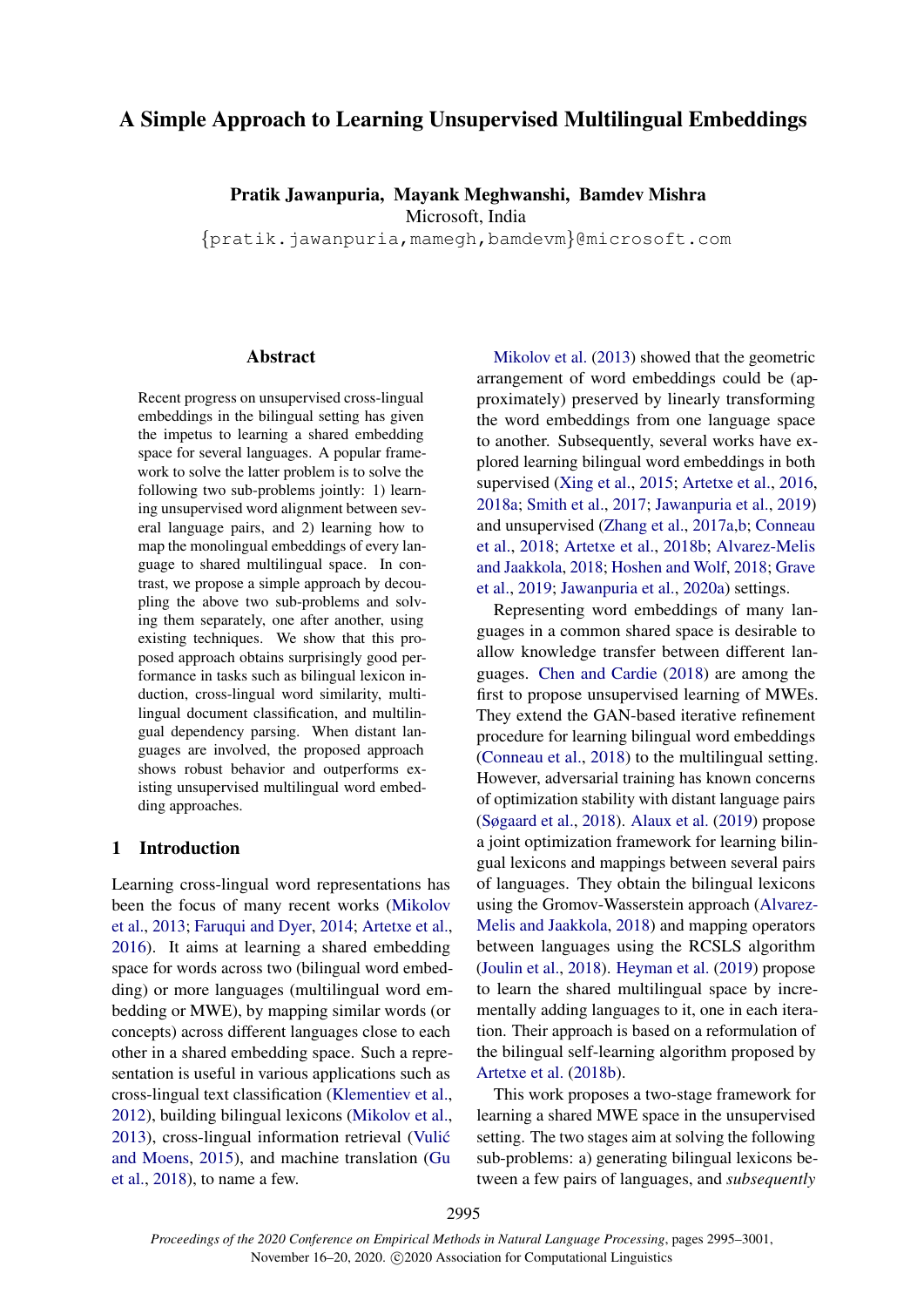b) learning the mapping operators between languages in a shared multilingual space. The subproblems are separately solved using existing techniques. In contrast, existing unsupervised multilingual approaches [\(Chen and Cardie,](#page-5-9) [2018;](#page-5-9) [Heyman](#page-5-11) [et al.,](#page-5-11) [2019;](#page-5-11) [Alaux et al.,](#page-5-10) [2019\)](#page-5-10) solve the above subproblems jointly. Though it appears like a simple baseline approach, the proposed framework provides the robustness and versatility often desired while learning an effective multilingual space for distant languages, which is a challenging setting for unsupervised methods [\(Søgaard et al.,](#page-6-9) [2018;](#page-6-9) Glavaš et al., [2019;](#page-5-12) Vulić et al., [2019\)](#page-6-11).

We evaluate our approach on the bilingual lexicon induction (BLI) task, cross-lingual word similarity task, and two downstream multilingual tasks: document classification and dependency parsing. We summarize our findings below.

- For a group consisting of similar languages, all multilingual approaches, including ours, benefit from transfer learning across languages and achieve similar BLI performance.
- In challenging scenarios involving distant languages, existing unsupervised approaches fail to learn an effective multilingual space. The proposed approach, however, is robust and outperforms other multilingual methods in such settings.
- The proposed approach performs better than existing methods on the cross-lingual word similarity, the document classification, and the dependency parsing tasks.

## 2 Unsupervised Multilingual Multi-stage Framework

We propose the following framework for unsupervised learning of MWEs:

- generate unsupervised word alignment between a few pairs of languages, and then
- use the above knowledge to learn the shared multilingual space.

We solve the above two stages sequentially using known techniques. Our methodology contrasts with the existing unsupervised MWE methods [\(Alaux et al.,](#page-5-10) [2019;](#page-5-10) [Chen and Cardie,](#page-5-9) [2018;](#page-5-9) [Heyman et al.,](#page-5-11) [2019\)](#page-5-11), which learn the unsupervised word alignments and the cross-lingual word embedding mappings jointly. Despite its apparent simplicity, we empirically observe that the proposed approach illustrates remarkable generalization ability and robustness. We summarize the proposed

<span id="page-1-0"></span>Algorithm 1 Proposed Algorithmic Framework

**Input:** Monolingual embeddings  $X_i$  for each language  $L_i$  and an undirected, connected graph  $G(V, E)$  with  $V = \{L_1, ..., L_n\}.$ 

/\*Stage 1: Generate bilingual lexicons  $Y_{ij}$ \*/ **for** each unordered pair  $(L_i, L_j) \in E$  **do**  $\mathbf{Y}_{ij} \leftarrow \texttt{UnsupWorldSign}(\mathbf{X}_i, \mathbf{X}_j)$ end for

/\*Stage 2: Learn MWE in a shared latent space\*/ Run GeoMM on  $G(V, E)$  with monolingual embeddings  $X_i$  for all languages  $L_i$  and bilingual lexicons  $Y_{ij}$  for language pairs  $(L_i, L_j) \in E$ 

The output of GeoMM: a) metric B (a positive definite matrix), and b) orthogonal matrices  $U_i \forall i = 1, \ldots, n$ .

/\*Represent word embedding x of language  $L_i$  in the common multilingual space\*/  $x \to \mathbf{B}^{\frac{1}{2}} \mathbf{U}_i^{\top} x.$ 

approach in Algorithm [1](#page-1-0) and discuss the details below.

## 2.1 Stage 1: Generating Bilingual Lexicons

We first generate bilingual lexicons for a few language pairs using existing unsupervised bilingual word alignment algorithms [\(Artetxe et al.,](#page-5-5) [2018b;](#page-5-5) [Alvarez-Melis and Jaakkola,](#page-5-6) [2018\)](#page-5-6). The lexicons are learned in the bilingual setting, independent of each other. Our framework allows using different unsupervised bilingual word alignment algorithms for different language pairs as our second stage is agnostic to this process. More generally, one may obtain bilingual lexicons for language pairs using various algorithms/resources: unsupervised, weakly-supervised with bootstrapping [\(Artetxe et al.,](#page-5-13) [2017\)](#page-5-13), human supervision, etc. Such flexibility in getting bilingual lexicons is often desirable in real-world applications [\(Søgaard et al.,](#page-6-9) [2018;](#page-6-9) Glavaš et al., [2019;](#page-5-12) Vulić et al., [2019\)](#page-6-11). To the best of our knowledge, existing unsupervised MWE approaches do not discuss<sup>[1](#page-1-1)</sup> applicability to such hybrid settings.

We experiment with two unsupervised bilingual word alignment algorithms [\(Artetxe et al.,](#page-5-5) [2018b;](#page-5-5)

<span id="page-1-1"></span><sup>&</sup>lt;sup>1</sup>[Heyman et al.](#page-5-11) [\(2019\)](#page-5-11), for example, state that their approach is impractical in the supervised setting as it requires pairwise dictionaries for all pair of languages.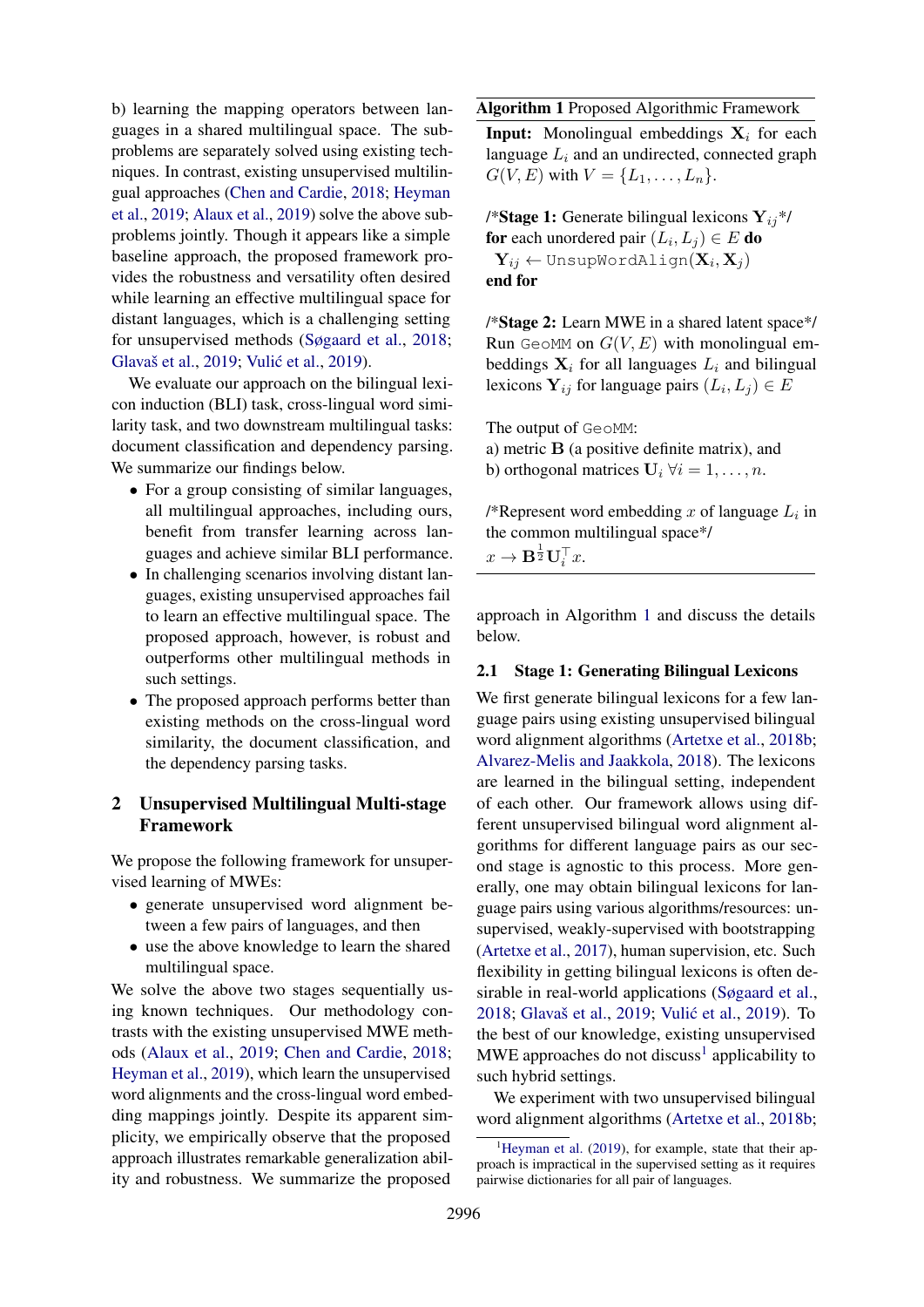[Alvarez-Melis and Jaakkola,](#page-5-6) [2018\)](#page-5-6) to generate bilingual lexicons, described in Section [2.3.](#page-2-0) It should be emphasized that the lexicons are learned only for a few language pairs. For instance, in our experiments,  $n-1$  bilingual lexicons are generated for  $n$  languages.

#### 2.2 Stage 2: Multilingual Word Embeddings

We now learn the MWEs using the bilingual lexicons obtained from the first stage. To achieve our objective, we propose to employ the Geometryaware Multilingual Mapping (GeoMM) algorithm [\(Jawanpuria et al.,](#page-6-5) [2019\)](#page-6-5).

The setting of GeoMM may be formalized as an undirected, connected graph, whose nodes represent languages and edges between nodes imply the availability of bilingual dictionaries (for the corresponding language pairs). GeoMM represents multiple languages in a common latent space by learning language-specific rotations for each language  $(d \times d)$  orthogonal matrix  $U_i$  for each language  $L_i$ ) and a Mahalanobis metric common across languages (a  $d \times d$  symmetric positive-definite matrix  $B$ ), where  $d$  is the dimensionality of the monolingual word embeddings. The rotation matrices align the language embeddings to a common latent space, while the (shared) metric B governs how distances are measured in this latent space. Both the language-specific parameters ( $U_i \,\forall L_i$ ) and the shared parameter (B) are learned via a joint optimization problem [\(Jawanpuria et al.,](#page-6-5) [2019,](#page-6-5) Equation 3). The function that maps a word embedding x from language  $L_i$ 's space to the shared latent space is given by:  $x \to \mathbf{B}^{\frac{1}{2}} \mathbf{U}_i^{\top} x$ .

## <span id="page-2-0"></span>2.3 Implementation Details

We develop two variants of the proposed approach, which differ in the unsupervised bilingual word alignment algorithm employed in the first stage. Both the variants use the GeoMM algorithm in the second stage.

SL-GeoMM: In this method, we employ the self-learning algorithm of [Artetxe et al.](#page-5-5) [\(2018b\)](#page-5-5) for generating bilingual lexicons (UnsupWordAlign subroutine in Algorithm [1\)](#page-1-0). We simplify the self-learning algorithm for our purpose by using its unsupervised initialization followed by stochastic dictionary induction (without any pre/post -processing steps).

GW-GeoMM: We also experiment with the Gromov-Wasserstein (GW) word alignment algorithm [\(Alvarez-Melis and Jaakkola,](#page-5-6) [2018\)](#page-5-6) as the

UnsupWordAlign subroutine in Algorithm [1.](#page-1-0) The GW algorithm learns a doubly stochastic matrix. To further obtain a bilingual lexicon, we additionally run a CSLS (cross-domain similarity local scaling) based refinement procedure [\(Conneau](#page-5-4) [et al.,](#page-5-4) [2018\)](#page-5-4).

## 3 Experiments

The proposed methods SL-GeoMM and GW-GeoMM are compared against existing unsupervised multilingual word embeddings approaches UMWE [\(Chen and Cardie,](#page-5-9) [2018\)](#page-5-9) and UMH [\(Alaux et al.,](#page-5-10) [2019\)](#page-5-10) on various BLI and downstream tasks. As a bilingual baseline, we also include stateof-the-art unsupervised bilingual word embeddings approach BilingUnsup [\(Artetxe et al.,](#page-5-5) [2018b\)](#page-5-5) in our BLI experiments. In addition to gauging the effectiveness of the proposed two-staged framework, the experiments also study the multilingual approaches' robustness, especially when distant languages are involved. The evaluated tasks are detailed below.

Bilingual lexicon induction (BLI): We evaluate on the MUSE [\(Conneau et al.,](#page-5-4) [2018\)](#page-5-4) and the VecMap [\(Dinu and Baroni,](#page-5-14) [2015;](#page-5-14) [Artetxe et al.,](#page-5-3) [2018a\)](#page-5-3) datasets. Following [\(Chen and Cardie,](#page-5-9) [2018;](#page-5-9) [Alaux et al.,](#page-5-10) [2019\)](#page-5-10), we report Precision@1 in the BLI experiments and employ the CSLS based inference [\(Conneau et al.,](#page-5-4) [2018\)](#page-5-4).

Cross-lingual word similarity (CLWS): The CLWS task is evaluated using the SemEval 2017 dataset [\(Camacho-Collados et al.,](#page-5-15) [2017\)](#page-5-15).

Multilingual dependency parsing (MLDP): In this task [\(Ammar et al.,](#page-5-16) [2016\)](#page-5-16), we evaluate the quality of learned multilingual embeddings on ML-Parsing dataset sampled from the Universal Depen-dencies 1.1 corpus (Agić et al., [2015\)](#page-5-17). The dataset has twelve languages: Bulgarian, Czech, Danish, German, Greek, English, Spanish, Finnish, French, Hungarian, Italian, and Swedish.

Multilingual document classification (MLDC): This task [\(Ammar et al.,](#page-5-16) [2016\)](#page-5-16) is evaluated on the ReutersMLDC dataset, which has documents in seven languages: Danish, German, English, Spanish, French, Italian, and Swedish.

More details of the experimental settings and additional results are discussed in the technical report [\(Jawanpuria et al.,](#page-6-12) [2020b\)](#page-6-12).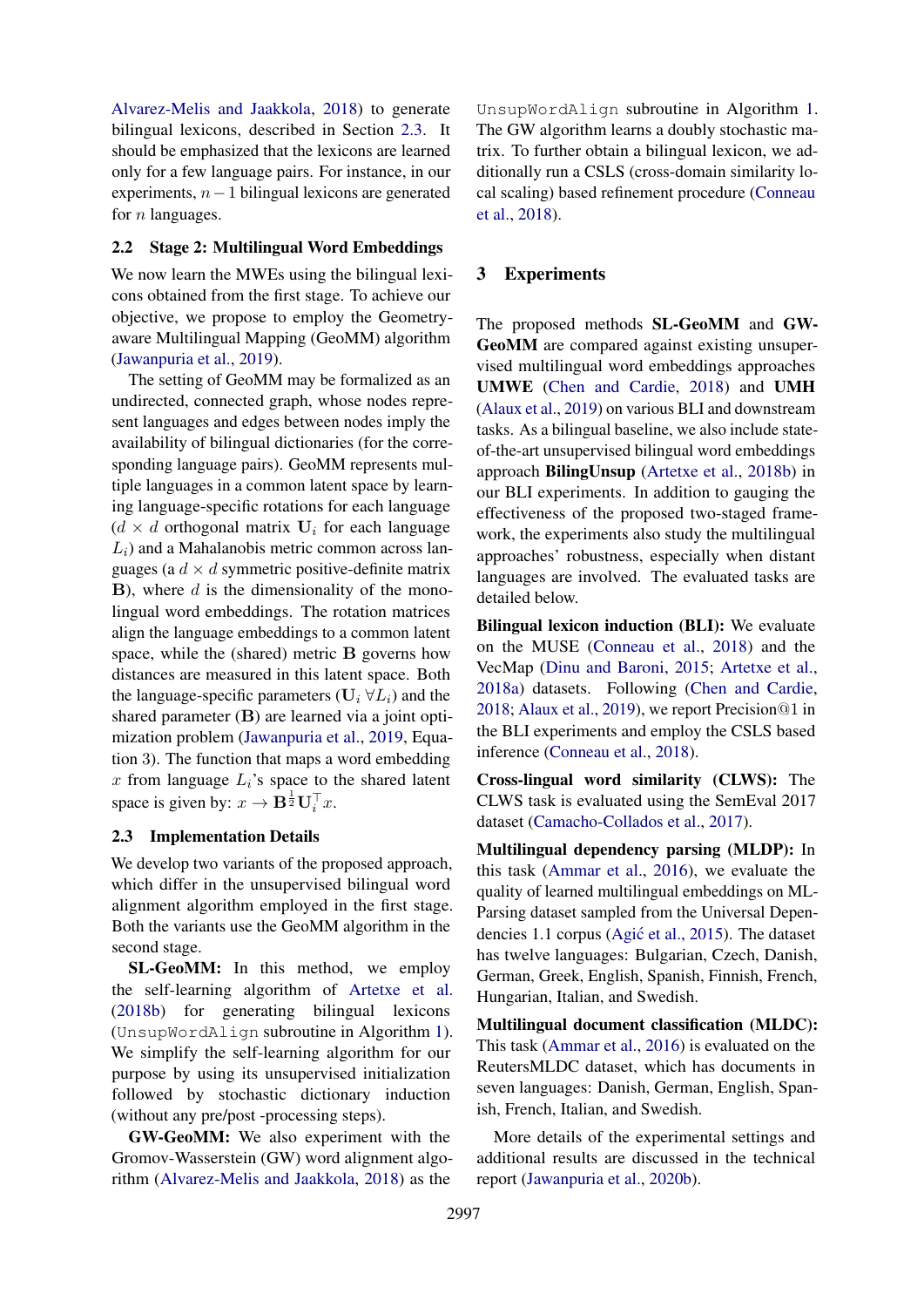<span id="page-3-0"></span>

|             |      |        |           |      |      |      | de-xx en-xx es-xx fr-xx it-xx pt-xx xx-de xx-en xx-es xx-fr xx-it xx-pt avg. |                |           |                     |        |
|-------------|------|--------|-----------|------|------|------|------------------------------------------------------------------------------|----------------|-----------|---------------------|--------|
| SL-GeoMM    | 70.5 |        | 80.0 81.7 |      |      |      | 79.7 80.9 80.9 69.9 80.6 82.3 83.1 79.6 78.2 79.0                            |                |           |                     |        |
| GW-GeoMM    | 69.3 |        | 80.2 81.2 |      |      |      | 78.9 80.3 79.9 69.0 81.7 81.7                                                |                |           | 82.0 78.7 76.7 78.3 |        |
| UMWE        | 70.4 |        |           |      |      |      | 80.6 82.0 79.8 80.6 80.6 69.5 77.4 83.5 84.1 80.4 79.0 79.0                  |                |           |                     |        |
| UMH         | 69.2 | 79.9   | 81.8      | 79.4 | 80.6 | 80.6 |                                                                              | 69.0 80.7 82.3 | 82.8 79.0 | 77.6                | - 78.6 |
| BilingUnsup | 60.9 | - 76.9 |           |      |      |      | 75.6 72.7 75.2 75.3 61.6 76.1 77.2                                           |                |           | 75.9 73.6 72.2 72.8 |        |

Table 1: Average Precision@1 for BLI on six European languages from the MUSE dataset. The results are obtained for every combination of source-target language pair.

<span id="page-3-1"></span>

|             | $CS-XX$     | da-xx | $de$ -xx |       | $en$ -xx $es$ -xx $fr$ -xx |       | it-xx | nl-xx | pl-xx | $pt-XX$ | ru-xx |      |
|-------------|-------------|-------|----------|-------|----------------------------|-------|-------|-------|-------|---------|-------|------|
| SL-GeoMM    | 65.1        | 61.3  | 64.1     | 70.2  | 69.3                       | 68.1  | 68.7  | 67.4  | 66.0  | 68.7    | 63.3  |      |
| GW-GeoMM    | 64.6        | 61.7  | 64.1     | 70.0  | 69.3                       | 68.0  | 68.7  | 67.1  | 65.6  | 68.3    | 62.4  |      |
| <b>UMWE</b> | 57.6        | 54.1  | 56.8     | 63.1  | 62.9                       | 61.5  | 61.9  | 0.0   | 58.6  | 61.6    | 56.3  |      |
| <b>UMH</b>  | 63.7        | 60.8  | 62.8     | 68.8  | 68.9                       | 67.5  | 68.0  | 66.1  | 64.2  | 67.8    | 61.9  |      |
| BilingUnsup | 61.8        | 58.7  | 58.4     | 64.9  | 65.0                       | 63.3  | 64.5  | 63.7  | 62.0  | 64.4    | 59.3  |      |
|             |             |       |          |       |                            |       |       |       |       |         |       |      |
|             | $XX$ - $CS$ | xx-da | xx-de    | xx-en | xx-es                      | xx-fr | xx-it | xx-nl | xx-pl | xx-pt   | xx-ru | avg. |
| SL-GeoMM    | 53.6        | 61.9  | 69.5     | 75.0  | 76.3                       | 75.7  | 72.4  | 70.1  | 55.2  | 74.0    | 48.4  | 66.6 |
| GW-GeoMM    | 53.1        | 62.1  | 69.3     | 74.6  | 76.3                       | 75.6  | 72.3  | 70.0  | 55.1  | 73.8    | 47.6  | 66.3 |
| <b>UMWE</b> | 49.5        | 57.6  | 60.3     | 63.1  | 68.4                       | 67.9  | 65.2  | 0.0   | 51.0  | 66.3    | 45.0  | 54.0 |
| <b>UMH</b>  | 52.9        | 60.4  | 68.3     | 74.1  | 75.6                       | 74.6  | 71.4  | 68.6  | 54.8  | 72.6    | 47.4  | 65.5 |

Table 2: Average Precision@1 for BLI on eleven European languages from the MUSE dataset. The results are obtained for every combination of source-target language pair.

#### 3.1 Results on Standard BLI Setting

Table [1](#page-3-0) reports the BLI results on a group of six relatively close European languages [\(Alaux et al.,](#page-5-10) [2019\)](#page-5-10): German, English, Spanish, French, Italian, and Portuguese. We observe that the proposed two-stage methods, GW-GeoMM and SL-GeoMM, obtain scores on par with state-of-the-art methods, UMWE and UMH. Thus, multilingual approaches can learn an effective multilingual space for closeby languages. We also observe that all the multilingual approaches outperform BilingUnsup, highlighting the benefits of transfer learning.

## 3.2 Results on Robust BLI Setting

We evaluate the robustness of the methods to distant languages by including five other European languages (Czech, Danish, Dutch, Polish, Russian) [\(Alaux et al.,](#page-5-10) [2019\)](#page-5-10) to the previous setup. Table [2](#page-3-1) reports the summarized results. The proposed methods, GW-GeoMM and SL-GeoMM, perform better than UMH and UMWE for every language. We also observe that UMWE fails at mapping Dutch language embeddings in the multilingual space even though Dutch is close to English. However, in a separate bilingual experiment, UMWE learns an effective English-Dutch crosslingual space (obtaining an average en-nl and nl-en score of 75.2). This contrasting behavior of the

GAN-based UMWE algorithm between the bilingual and multilingual settings is possibly due to its optimization instability [\(Søgaard et al.,](#page-6-9) [2018\)](#page-6-9).

We also evaluate the methods in a highly diverse language group: Arabic, German, English, French, Hindi, and Russian. Table [3](#page-4-0) reports the BLI performance on each language pair. We observe that the proposed SL-GeoMM learns a highly effective multilingual space and obtains the best overall result, illustrating its robustness in this challenging setting. On the other hand, other multilingual approaches fail to learn a reasonably good multilingual space. For instance, GW-GeoMM, UMWE, and UMH fail to obtain a good BLI score  $(< 1$  Precision@1) in 10, 16, and 18 language pairs, respectively. Below, we analyze their results.

• The Gromov-Wasserstein alignment algorithm [\(Alvarez-Melis and Jaakkola,](#page-5-6) [2018\)](#page-5-6), used in the first stage of GW-GeoMM, fails to align English and Hindi words. However, this misalignment does not adversely affect GW-GeoMM on language pairs not involving Hindi as GW-GeoMM performs similar to SL-GeoMM on those language pairs.

• UMH employs the Gromov-Wasserstein (GW) alignment formulation in its joint learning framework. As observed with GW-GeoMM, UMH also does not learn suitable Hindi embeddings in the MWE space. However, UMH also fails to learn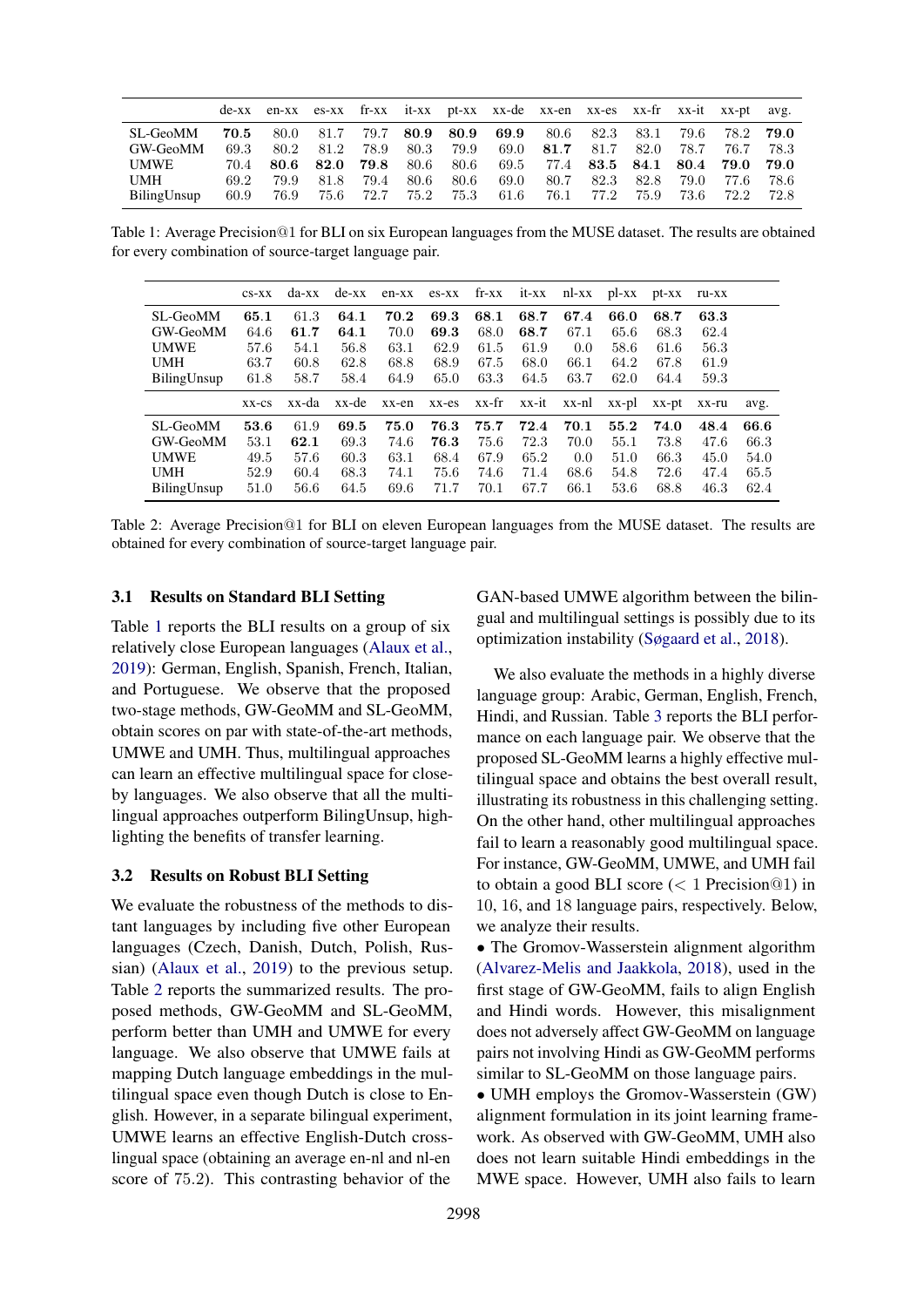<span id="page-4-0"></span>

|             | ar-de- | ar-en ar-fr ar-hi |       |               |      | ar-ru de-en de-fr de-hi de-ru en-fr en-hi en-ru                         |           |               |                          |      |               |           | fr-hi | fr-ru     | hi-ru         |      |
|-------------|--------|-------------------|-------|---------------|------|-------------------------------------------------------------------------|-----------|---------------|--------------------------|------|---------------|-----------|-------|-----------|---------------|------|
| SL-GeoMM    | 46.2   | 49.5              | 56.5  | 39.4          | 34.1 | 74.6                                                                    |           |               | 75.2 38.4 45.2 82.5 39.0 |      |               | 49.7      | 42.7  | 47.1      | 29.7          |      |
| GW-GeoMM    | 46.5   | 50.5              | 58.1  | 0.0           | 33.6 | 74.0                                                                    | 75.5      | $0.0^{\circ}$ | 44.4                     | 82.5 | $0.0^{\circ}$ | 47.7      | 0.0   | 46.2      | 0.0           |      |
| <b>UMWE</b> | 0.0    | 45.0              | 58.4  | 41.4          | 0.0  | 0.0                                                                     | 0.0       | 0.0           | 40.2                     | 81.9 | 36.4          | 0.0       | 42.6  | (0.0)     | 0.0           |      |
| <b>UMH</b>  | 0.1    | 0.1               | 0.3   | $0.0^{\circ}$ | 0.1  | 74.7                                                                    | 72.5      | $0.0^{\circ}$ | 44.7                     | 82.0 | $0.0^{\circ}$ | 46.5      | 0.0   | 44.5      | 0.0           |      |
| BilingUnsup | 46.5   | 46.4              | 55.0  | 36.9          | 35.2 | 70.8                                                                    | 61.9      | 31.8          | 43.6                     | 79.8 | 31.3          | 44.1      | 36.1  | 44.9      | 24.9          |      |
|             |        | de-ar en-ar       | fr-ar |               |      | hi-ar ru-ar en-de fr-de hi-de ru-de fr-en hi-en ru-en hi-fr ru-fr ru-hi |           |               |                          |      |               |           |       |           |               | avg. |
| SL-GeoMM    | 31.1   | 35.5              | 37.4  | 29.7          | 33.9 |                                                                         | 75.1 70.7 |               | $45.5$ 61.7              | 82.9 | 47.6          | 65.6 51.9 |       | 66.6 39.9 |               | 50.8 |
| GW-GeoMM    | 31.5   | 35.6              | 37.5  | 0.0           | 32.8 | 74.6                                                                    | 70.5      | 0.0           | 61.3                     | 83.1 | $0.0^{\circ}$ | 62.9      | 0.0   | 65.8      | $0.0^{\circ}$ | 37.2 |
| <b>UMWE</b> | 0.1    | 37.6              | 39.8  | 23.7          | 0.1  | 0.0                                                                     | 0.0       | 0.0           | 55.7                     | 79.5 | 34.1          | 0.0       | 48.4  | 0.0       | 0.0           | 22.2 |
| <b>UMH</b>  | 0.2    | 0.1               | 0.2   | 0.0           | 0.1  | 74.3                                                                    | 69.9      | 0.0           | 60.8                     | 83.2 | 0.0           | 62.5      | 0.0   | 65.1      | (0.0)         | 26.1 |
| BilingUnsup | 30.8   | 29.4              | 37.7  | 28.7          | 35.0 | 72.0                                                                    | 61.3      | 42.0          | 59.6                     | 78.7 | 37.6          | 59.2      | 45.4  | 62.6      | 32.3          | 46.7 |

Table 3: Average Precision@1 for BLI on a diverse group of six languages (MUSE dataset). The results are obtained for every combination of source-target pair.

<span id="page-4-1"></span>

|                      | CLWS           | MLDC.        | MLDP         |
|----------------------|----------------|--------------|--------------|
| SL-GeoMM<br>GW-GeoMM | 0.724<br>0.725 | 90.3<br>89.7 | 71.0<br>69.9 |
| <b>UMWE</b>          | 0.706          | 88.3         | 71.0         |
| UMH                  | 0.718          | 90.0         | 70.6         |

Table 4: Average Spearman correlation, average accuracy, and average unlabeled attachment score (UAS) on the CLWS, MLDC, and MLDP tasks, respectively.

suitable Arabic embeddings in the MWE space even though the GW algorithm learns an effective bilingual alignment of English and Arabic words. Misalignment of one language's embeddings in the MWE space adversely affects other languages in the joint learning approaches like UMH.

• The GAN-based approach, UMWE, learns two groups of aligned languages in the shared multilingual space. The first group consists of Arabic, English, French, and Hindi languages. However, these languages are misaligned with the other group consisting of German and Russian. Such grouping cannot be attributed to language similarity (e.g., English and German are closer than English and Arabic) and maybe an outcome of optimization stability [\(Søgaard et al.,](#page-6-9) [2018\)](#page-6-9).

#### 3.3 Cross-lingual Word Similarity Results

Table [4,](#page-4-1) first column, reports the SemEval 2017 cross-lingual word similarity (CLWS) task's results on four languages: English, German, Spanish, and Italian. For each method, we consider the MWEs of the four languages learned in the second BLI experiment (corresponding to Table [2\)](#page-3-1) for the CLWS evaluation. We observe that the proposed approaches, SL-GeoMM and GW-GeoMM, obtain the best results.

#### 3.4 Results on Downstream Applications

For each multilingual method, we first learn a shared multilingual space (as in BLI setup), followed by application-specific evaluation. Table [4,](#page-4-1) second and third columns, reports the multilingual document classification (MLDC) and multilingual document parsing (MLDP) tasks' performance, respectively. We observe that both the proposed twostage approaches perform well on the downstream tasks with SL-GeoMM obtaining the best results.

## 4 Conclusion

We study a two-stage framework for learning unsupervised multilingual word embeddings. The two stages correspond to unsupervised generation of bilingual lexicons for a few language pairs and subsequently learning a shared latent multilingual space. We propose to solve each of them with existing techniques [\(Artetxe et al.,](#page-5-5) [2018b;](#page-5-5) [Alvarez-](#page-5-6)[Melis and Jaakkola,](#page-5-6) [2018;](#page-5-6) [Jawanpuria et al.,](#page-6-5) [2019\)](#page-6-5). Though the proposed framework seems simple compared to the joint optimization methods [\(Chen](#page-5-9) [and Cardie,](#page-5-9) [2018;](#page-5-9) [Alaux et al.,](#page-5-10) [2019;](#page-5-10) [Heyman et al.,](#page-5-11) [2019\)](#page-5-11), our main contribution has been to show that it is a strong performer. Empirical results on several different benchmarks on bilingual lexicon induction, cross-lingual word similarity, multilingual document classification, and multilingual document parsing tasks show remarkably good performance and robustness of the proposed framework. The proposed framework has the flexibility to be easily employed in hybrid setups where supervision is available for a few language pairs but is unavailable for others. Overall, our results encourage the development of simple multi-stage models for learning multilingual word embeddings.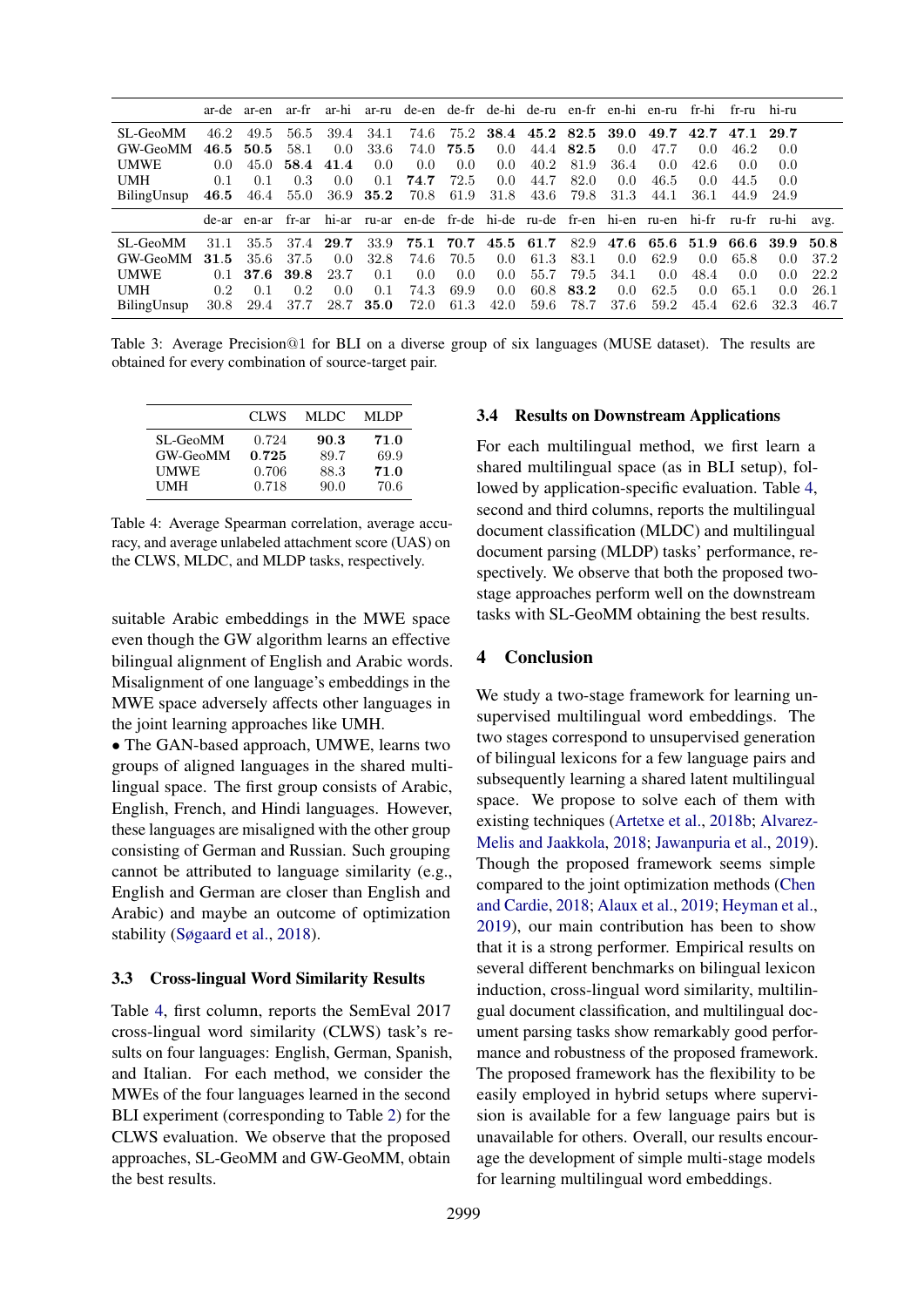#### References

- <span id="page-5-17"></span>Željko Agić, Maria Jesus Aranzabe, Aitziber Atutxa, Cristina Bosco, Jinho Choi, Marie-Catherine de Marneffe, Timothy Dozat, Richrd Farkas, Jennifer Foster, Filip Ginter, Iakes Goenaga, Koldo Gojenola, Yoav Goldberg, Jan Hajič, Anders Trrup Johannsen, Jenna Kanerva, Juha Kuokkala, Veronika Laippala, Alessandro Lenci, Krister Linden, Nikola ´ Ljubešić, Teresa Lynn, Christopher Manning, Hctor Alonso Martínez, Ryan McDonald, Anna Missilä, Simonetta Montemagni, Joakim Nivre, Hanna Nurmi, Petya Osenova, Slav Petrov, Jussi Piitulainen, Barbara Plank, Prokopis Prokopidis, Sampo Pyysalo, Wolfgang Seeker, Mojgan Seraji, Natalia Silveira, Maria Simi, Kiril Simov, Aaron Smith, Reut Tsarfaty, Veronika Vincze, and Daniel Zeman. 2015. Universal Dependencies 1.1.
- <span id="page-5-10"></span>Jean Alaux, Edouard Grave, Marco Cuturi, and Armand Joulin. 2019. Unsupervised hyperalignment for multilingual word embeddings. In *Proceedings of the International Conference on Learning Representations*. URL: [https://github.com/facebookresearch/](https://github.com/facebookresearch/fastText/tree/master/alignment) [fastText/tree/master/alignment](https://github.com/facebookresearch/fastText/tree/master/alignment).
- <span id="page-5-6"></span>David Alvarez-Melis and Tommi S. Jaakkola. 2018. Gromov-wasserstein alignment of word embedding spaces. In *Proceedings of the Conference on Empirical Methods in Natural Language Processing*. URL: https://github.com/dmelis/otalign.
- <span id="page-5-16"></span>Waleed Ammar, George Mulcaire, Yulia Tsvetkov, Guillaume Lample, Chris Dyer, and Noah A. Smith. 2016. Massively multilingual word embeddings. Technical report, arXiv preprint arXiv:1602.01925. URL: https://github.com/wammar/multilingualembeddings-eval-portal.
- <span id="page-5-1"></span>Mikel Artetxe, Gorka Labaka, and Eneko Agirre. 2016. Learning principled bilingual mappings of word embeddings while preserving monolingual invariance. In *Proceedings of the Conference on Empirical Methods in Natural Language Processing*, pages 2289–2294.
- <span id="page-5-13"></span>Mikel Artetxe, Gorka Labaka, and Eneko Agirre. 2017. Learning bilingual word embeddings with (almost) no bilingual data. In *Proceedings of the Annual Meeting of the Association for Computational Linguistics*, pages 451–462.
- <span id="page-5-3"></span>Mikel Artetxe, Gorka Labaka, and Eneko Agirre. 2018a. Generalizing and improving bilingual word embedding mappings with a multi-step framework of linear transformations. In *Proceedings of the AAAI Conference on Artificial Intelligence*, pages 5012–5019.
- <span id="page-5-5"></span>Mikel Artetxe, Gorka Labaka, and Eneko Agirre. 2018b. A robust self-learning method for fully unsupervised cross-lingual mappings of

word embeddings. In *Proceedings of the Annual Meeting of the Association for Computational Linguistics*, pages 789–798. URL: https://github.com/artetxem/vecmap.

- <span id="page-5-15"></span>Jose Camacho-Collados, Mohammad Taher Pilehvar, Nigel Collier, and Roberto Navigli. 2017. Semeval-2017 task 2: Multilingual and cross-lingual semantic word similarity. In *Proceedings of the 11th International Workshop on Semantic Evaluation*.
- <span id="page-5-9"></span>Xilun Chen and Claire Cardie. 2018. Unsuper-<br>vise multilingual word embeddings. In Provise multilingual word embeddings. *ceedings of the Conference on Empirical Methods in Natural Language Processing*. URL: https://github.com/ccsasuke/umwe.
- <span id="page-5-4"></span>Alexis Conneau, Guillaume Lample, Marc'Aurelio Ranzato, Ludovic Denoyer, and Hervé Jégou. 2018. Word translation without parallel data. In *Proceedings of the International Conference on Learning Representations*. URL: https://github.com/facebookresearch/MUSE.
- <span id="page-5-14"></span>Georgiana Dinu and Marco Baroni. 2015. Improving zero-shot learning by mitigating the hubness problem. In *Workshop track of International Conference on Learning Representations*.
- <span id="page-5-0"></span>Manaal Faruqui and Chris Dyer. 2014. Improving vector space word representations using multilingual correlation. In *Proceedings of the Conference of the European Chapter of the Association for Computational Linguistics*, pages 462–471.
- <span id="page-5-12"></span>Goran Glavaš, Robert Litschko, Sebastian Ruder, and Ivan Vulić. 2019. How to (properly) evaluate crosslingual word embeddings: On strong baselines, comparative analyses, and some misconceptions. In *Proceedings of the Annual Meeting of the Association for Computational Linguistics*, pages 710–712.
- <span id="page-5-8"></span>Edouard Grave, Armand Joulin, and Quentin Berthet. 2019. Unsupervised alignment of embeddings with Wasserstein Procrustes. In *International Conference on Artificial Intelligence and Statistics*.
- <span id="page-5-2"></span>Jiatao Gu, Hany Hassan, Jacob Devlin, and Victor OK Li. 2018. Universal neural machine translation for extremely low resource languages. In *Proceedings of the Conference of the North American Chapter of the Association for Computational Linguistics: Human Language Technologies*.
- <span id="page-5-11"></span>Geert Heyman, Bregt Verreet, Ivan Vulić, and Marie-Francine Moens. 2019. Learning unsupervised multilingual word embeddings with incremental multilingual hubs. In *Proceedings of the Conference of the North American Chapter of the Association for Computational Linguistics*, pages 1890–1902.
- <span id="page-5-7"></span>Yedid Hoshen and Lior Wolf. 2018. Non-adversarial unsupervised word translation. Technical report, arXiv preprint arXiv:1801.06126v3.